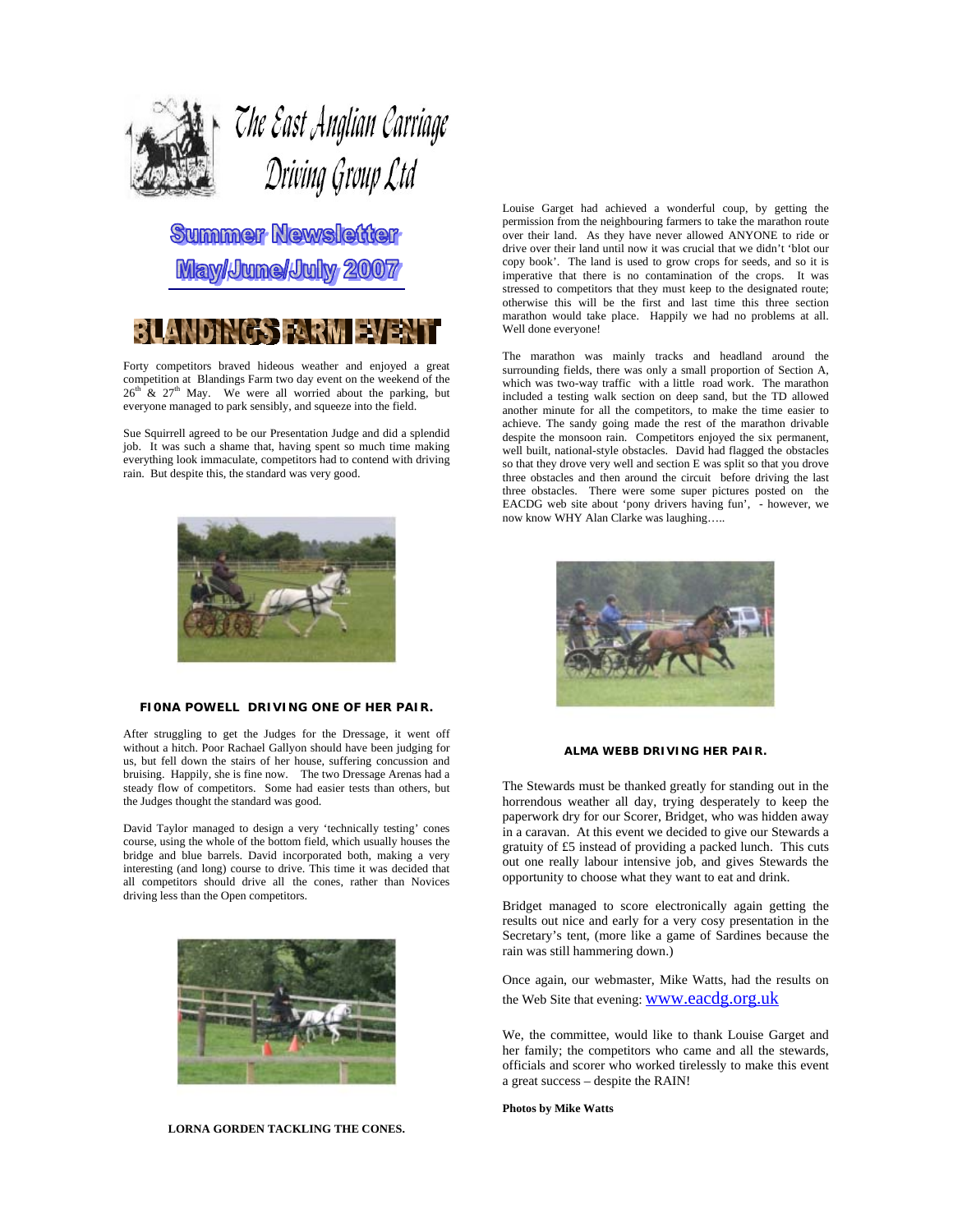

It all started when I went to the Junior Camp with my granddaughter Jade. They got training, talks and demonstrations, were all fed throughout the three days and also had (one night) a disco! It looked great, and us oldies didn't see why it should only be for the Juniors.

Alma Webb and I had spoken many times on the fact that we had often thought it was a shame when our kids went to the pony club camp and that we never had anywhere to go of our own. We jokingly said it would have to be called 'crinkly camp' and of course the name stuck.

A few weeks before the camp, I got quite a few calls from people asking if they were old enough or even too old to come to the Clinic, but anyone over the age of 25 were eligible. It was a worry whether it would work. To make it financially viable we needed 8 trainees to every trainer and we did not know if there would be enough interest in the Camp. In previous years our club had put on regular one day training sessions which eventually had to be cancelled, it had seemed that there was a serious lack of enthusiasm. We decided to 'bite the bullet'; start small and book two trainers, Wilf Bowman-Ripley and Richard Margrave. Well! The entries came rolling in - to the point where I had five people waiting in the wings if anyone dropped out! There was only one withdrawal, which was from Sue Hargreaves, whose horse Pascal was unfortunately ill, but Linda Hill stepped into her place at very short notice.

There was a nice variety of drivers ranging from complete novices with single ponies, to horse and pony pairs, tandems and a pony team.

The majority of people who travelled down on Thursday night wondered what on earth they were letting themselves in for. The heavens had opened and it was torrential rain with thunder and lightning to boot. Some of the roads had flash flooding and, for the first time ever at Ashfields, lorries were getting stuck in the gateway. Wilf had to tow them **into** the lorry park. It's at times like this when I question why we all do it, but I know once we all get behind the reins we forget how damp and wet we are.

Friday's weather was kinder and each trainer took two turnouts at a time and alternated between their training with a 45 minute slot in the morning and again in the afternoon. During lunch a man from VOSA gave us an insight into the rules and regulations for lorries and towing trailers. This was followed by Patrick from Blaircourt Veterinary Equine Centre who explained fitness and respiration in the competition horse. Both were very interesting and very informative and I am sure everyone learnt something.

In the evening we had booked a demonstration from Equissage, the horse massage system, but unfortunately the young lady who was giving the demo got stuck in traffic on the M4 (and for all we know, may still be there now!) However, we were highly entertained with Polo Cross demonstrations which were amazing. There were various major Polo Cross teams playing throughout the weekend on the back polo fields. David Taylor then surprised everyone, not least himself by driving his three horses in a random (one behind the other) through the bridge obstacle and a rather good dressage test. But being that long, the head of his lead horse was doing the next movement before the wheeler had finished the last!

Saturday was cones training and dressage and everyone swapped trainers. One of the drivers (no names mentioned) said quote 'I've only just got used to the cockney (Richard) now I've got to get used to the Cumbrian!' (Wilf)

Just before lunch we all met up and were given a talk by Jo Attenborough on backstepping and equipment needed to get you out of any problems that could occur on a marathon. She took various questions from the floor and gave lots of invaluable advice.

After dinner a DJ set up in the clubhouse and the wine and beer flowed. A little too much for some of us, but hey we are crinklies, we know how to have a good time! It was a great evening and crept into the early hours.



**Wilf giving directions to Martin Yemm who was driving his tandem.** 

Sunday was obstacle training and drivers were split into two groups and drove four of the obstacles under the watchful eyes of Richard and Wilf. The first group started at 9.30am and Wilf spent quite a while trying to 'wake-up' the late night revellers who were suffering somewhat from their partying the night before. Some of the new drivers were thrilled when they managed to drive around the obstacles. Several of them had initially said they would probably miss this part of the training out as they did not think they would be ready for it. How wrong they were.

At lunchtime Giles Potter an Equine Dentist gave a talk, with props (horse's skull and teeth) about the problems and care needed to keep your horses teeth in top condition. During lunch all but three of the drivers said they felt that their horses had worked hared enough and they were happy not to do the cones competition in the afternoon. Wilf took the three turnouts out again in the afternoon for some more cones tuition. The rest of us packed up, loaded our horses and drove home, knowing exactly why we did this sport.

#### **JACQUI CLARKE.**

We were all fed superbly throughout the 3 days by Ashfield's chef Jenny and Zoe. The next Crinkly camp is on  $10-12^{th}$  August 2007 and we already have 22 turnouts booked. (8 per trainer)

**So if you are interested please ring Jacqui Clarke on 01702 510077 or 07860 144734 to reserve a place, or just come and watch.**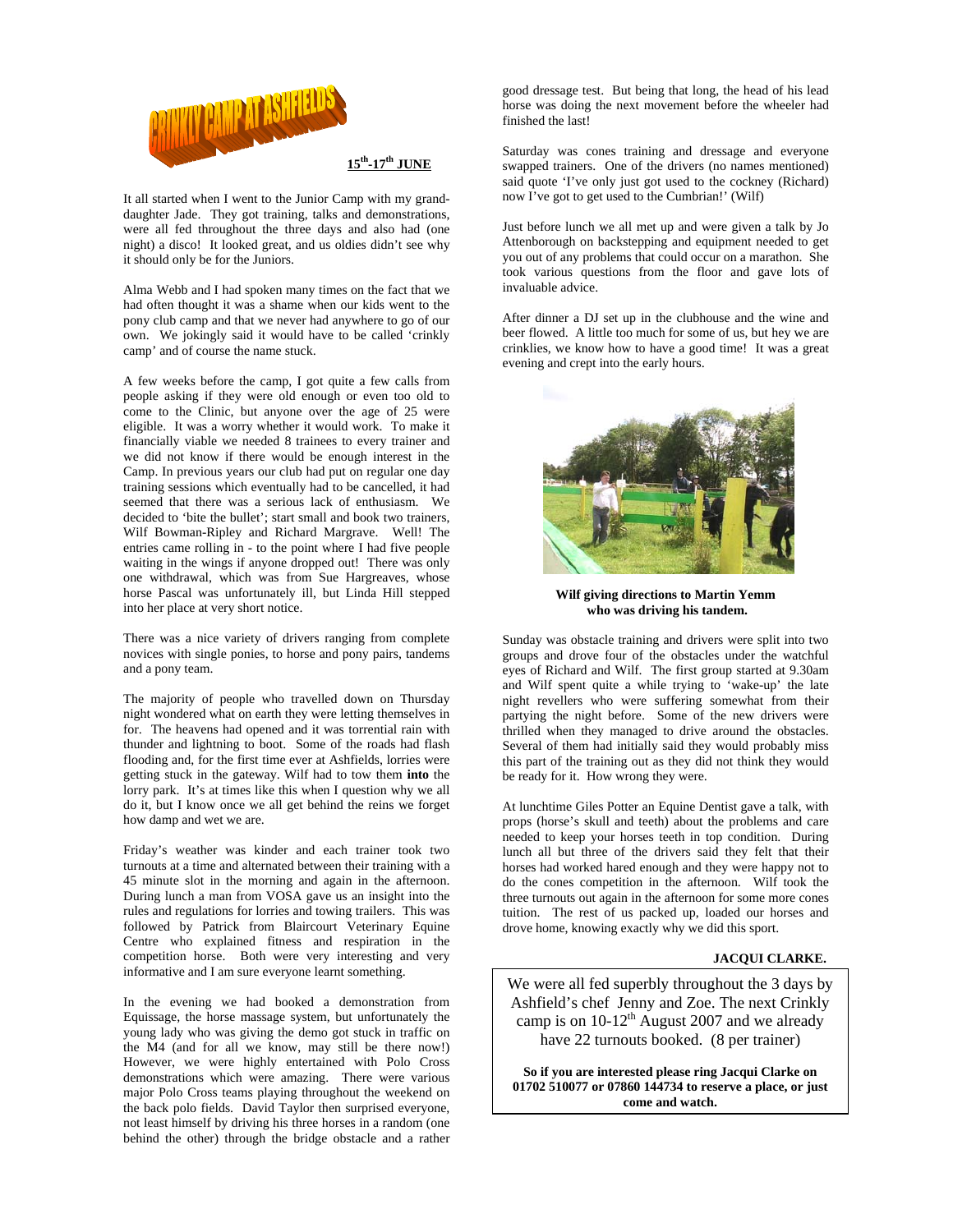

### *30TH JUNE 1ST JULY 2007.*

Well our 'summer' has again not disappointed us and managed to rain, rain and rain again. When I got up to Sandringham on Friday evening, the mud was half way up my wellies and more rain was forecast for overnight Friday and during Saturday. Ian Douglas (the National TD) greeted me with the fact that, due to the forecast of more very heavy rain, the marathon would have to be shortened and the route changed from grass tracks to roads for Section A. Also Section E was to be cut down so that there was only 500m before obstacle one.

The Sandringham Estate runs the Nat ional event with Philip Bateman organising and Ian Douglas as the TD. The 'Office' as it is known, also does the scheduling, paperwork, numbers, timing, scoring etc. for the club event. This means that we, (the East Anglian) only have to provide two dressage arenas and the officials to actually run the event over the two days. But, as you can imagine the invoice from the Sandringham Estate Office is quite high: For this year's event the bill was two thousand pounds. Unfortunately the number of entries was well down on previous years (a sign of the times maybe?) we then had quite a few competitors withdraw through illness and lameness so there were only 30 starters.



#### **SANDRINGHAM NATIONAL OFFICIALS. IAN DOUGLAS (TD) & PHILIP BATEMAN, WHO IS THE EVENT ORGANISER.**

Zoe, Wilf and David arrived early at Sandringham and set up the dressage arenas at the far end of the showground and built the cones course outside the arena to try and protect the grass for the National event cones on the Sunday.

After being assured by the 'office' that all the competitors had received the correct paperwork, times etc., I returned to my caravan only to find that the van which I borrowed to tow my caravan up with, had been borrowed and was now stuck, up to the axels, in the mud! Hey Ho….



 **TABITHA KING DRIVING HER PONIES** 

The weather was very kind on the Saturday, only a couple of showers. Terry Chambers very kindly offered to be our Novice Presentation Judge. Heather, Mike, Kandice and Rachel were our Judges for the Dressage. The Cones were judged & stewarded by Julie /John /David /Norman/Hannah and Georgina. Everything went off very smoothly but unfortunately quite a few competitors didn't come forward for their classes which caused huge gaps in the schedule.

The National competition, on the Saturday, didn't churn up the obstacles as much as predicted, but after a night of constant rain, a last minute inspection of the obstacles on Sunday morning made me decided it was ok to go ahead with the rest of the competition. We thought lorries would have to be towed off the showground, so we thought it would be a good idea not to make the competitors stay late for the presentation of rosettes. This was a shame, but the Sandringham estate only had one tractor available for the towing both club and National competitors out.



**WENDY WYATT** 

We were confident that the scorers, (who came up from the New Forest to work for us over the weekend,) would be able to give all the details to Mike Watts and the results would be on the internet by the next day. As they were. So a big thank you to them. If you wish to view the results, go to www.eacdg.org.uk



#### **TWO OF OUR WONDERFUL STEWARDS, DRESSED READY FOR THE RAIN!!**

In previous years our club have been lucky to have sandwiches provided by Bernard Matthews, which were used to feed all the officials and stewards, but unfortunately Bernard Matthews were not sponsoring the National Event this year. Like at Blandings, we decided to give our Stewards a gratuity of £5.00.

A big thank you must go to our Stewards, who gave up their time again for us, stood in the rain, (again) and stewarded, because as we have said before, without them, we cannot run these events. **PHOTOS BY JOHN & MIKE**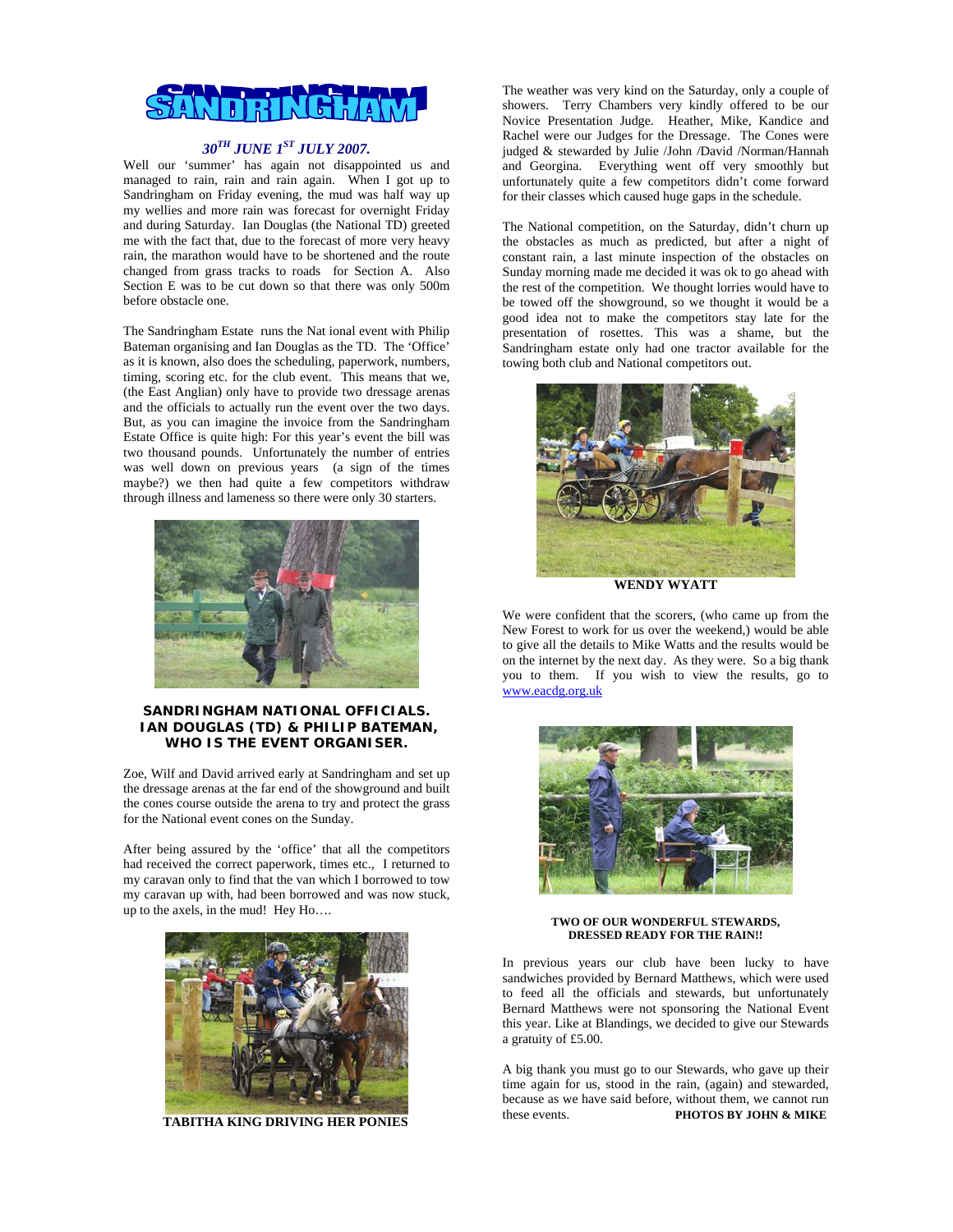

The last week in July saw a total of 18 Juniors take part in three days of varied intensive training and talks.

Sydney Smith had arranged Georgina Frith. Minta Winn and Sue Skeggs as trainers. Wilf & Zoe had again agreed to house the Summer Camp and along with David Taylor & Jacqui Clarke arranged the schedule of yet another great informative training camp.

The ages of the juniors attending ranged from 6 to 25. It was a full agenda with some 'fun' thrown in. There was also the opportunity for some of the Juniors to take the BDS Test.

The **Junior Scholarship** was split between Open / Intermediate / Novice Drivers. It was collated from the Dressage / Cones / Marathon Scores over the two Ashfields Events. The results are Katie Bell won the **Open** with her brother Mark in 2<sup>nd</sup> place, Robin Hyde Chambers 3<sup>rd</sup> and 4<sup>th</sup> was Claire Taylor. The **Intermediate** was won by Sarah Woodward with Jade Jefferies in  $2^{nd}$  place and Tabitha King coming 3<sup>rd</sup>. The **Novice** was won by Harriet Bradford. Well done to them….



Considering the weather forecast was not very promising, we were so lucky and had fantastic weather over the weekend. There were nearly 70 odd competitors entered for our combined Club Championship – Inter-Club Challenge – Junior Scholarship Event. So much to cram into a weekend. (It was also originally going to also be a National Novice Qualifier, but there was only one pony and one horse entered. So unfortunately, we had to cancel that part of the event.)

Due to sickness, lameness and people hurting themselves the entries went down to below 60 competitors taking part in the whole event. Still, once the event got running, it all went off like clockwork. Our dressage judges had to concentrate very hard all day as the quality of the classes were quite close. If you look at the dressage marks of the Novice Competitors, you will see the marks are really close, i.e. one, two or three marks between the Judges scores. We had a new Trophy, presented to the Club: The Michelle Chambers Memorial Throphy for the lowest novice dressage score, which was won by Katie Bell.



**THE WATER OBSTACLE.**

Our Course Designer was Pauline Scott, from Penrith, who flagged the obstacles and also designed the cones course. Despite looking daunting, the cones drove well . The person who set out the marathon course was Mark Ingham from Devon, this happened to be the same course used for the impromptu national event which took place at Ashfields instead of Catton Park. (Catton is next to the River Trent and became under water at the time and had to be cancelled.)

Wilf had set up two dressage arenas on the top polo field this time, one was for practice and the other was for the Novice Drivers. The Arena One was down in the obstacle field Our Dressage Judges were Heather, Rachael, for open competitors and the Novices had Kandice and Sandra Dean. This time Wilf and Paulene set up the Cones course near the Club House, so people could sit and watch.



**SUE SKEGGS DRIVING HER TEAM.** 

Terry Chambers once again became our Presentation Judge, He had a very long day, because we had quite a few Novices entered. But once everything started, all the Dressage arenas and Cones course went again like clockwork.

You know it's great when a plan comes together!

It rained a little Saturday evening, leaving the ground a bit sticky and slippery, but we had a strong wind all day, so by the end of the Marathon the ground had dried out considerably.



**SUE BOTLEY DRIVING HER PAIR.** 

The marathon course was relatively short, all the obstacles drove very well, allowing the animals to drive them quickly and smoothly, the only bogie one was obstacle 3, (the straw bales) which had knockdowns of tennis balls, and these fell off in the strong wind! So the Stewards had to keep on their toes to make sure that the balls were in place before a competitor came into the obstacle.

Despite having been in hospital the previous week, Bridget, our Scorer did a brilliant job sorting out all the various competitions. Having so many different classes did delay the presentation, but for once, the sun was shining! The results are on our Web site if you wish to have a look; www.eacdg.org.uk **Photos by Mike Watts & Fiona Powell.**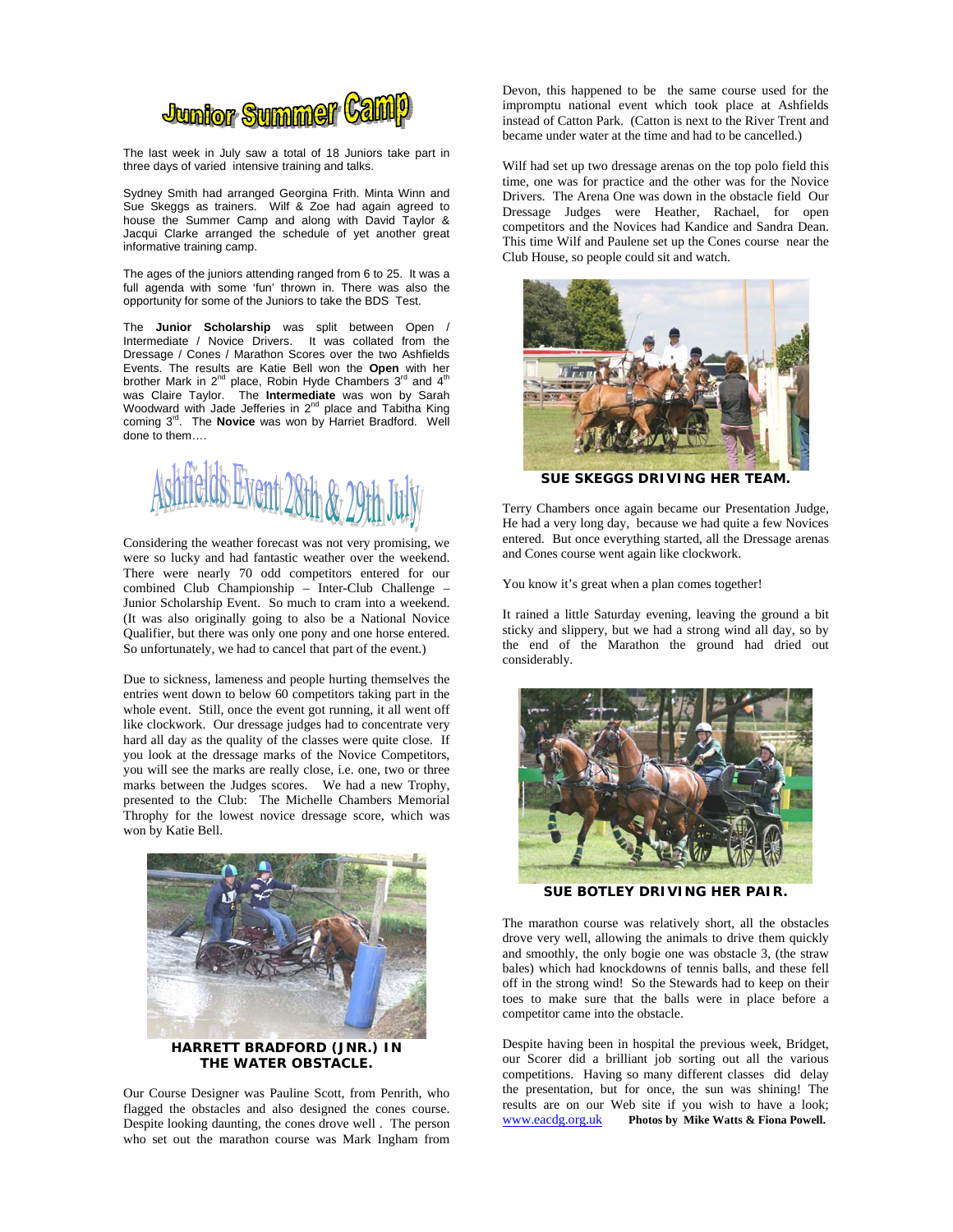## The Pony International Denmark

#### Julie Camms groom's diary notes of Dorthealyst 2007:

**Monday 16th July** saw an early start (4am) from home, with Sue Squirrell to catch the 7am flight to Copenhagen. Not forgetting the waterproofs!! Meeting up with various members of the English Support Team at the airport, we caught the train and we got to the stable field by 1.30pm.

Luckily Dorthealyst is a private estate on the edge of the village within walking distance of the railway station.

The ponies arrived at 10.20am but had to have a vet check before being allowed into the stable area.

So it was all hands on deck to 'make camp', putting up flags and the chow wagon set up, the 'cooks' doing us proud.

**Tuesday:** Jill Holah our Chef d' Equipe arrives with the time table for the GB's teams sole use of the Dressage Arena.

Tonight is the 'Party of nations' where each country provides food and drink from it's region. GB provided Pim's and lots of food. We also had to provide entertainment so GB put on the 'Hat' show which we did at Catton in 2005.

Jill and two other chef d' Equipes are called onto the stage to help the Swiss team milk a pantomime cow. Jill puts on a good show and is awarded with the gold medal. Then the 'party' goes on until 4am!!

**Wednesday:** Julie exercises Billy before his is washed and I then plait. Everyone is to be turned out in smart team clothing for the official vetting at 10.30am The vetting is non stop with two lanes going at the same time. All GB ponies pass!!! At 4pm it's the opening ceremony, we walk into the main arena with the children walking in front of the team waving their flags, it's great fun.

We now have a chance to see the obstacles, before the welcoming party at 7pm where the Mayor of Holbeck welcomes us to Denmark. Back to the Danish camp for more herrings!! (I'm getting a taste for them now!!)

**Thursday:** Sue Squirrell is off at 8am to meet the Judge she is writing for, who turns out to be a French Count!

Julie is the first of the team to do the dressage, at 11.45am. At last we are on the carriage and in the warm up arena.

The way it works is that you are only allowed in the  $1<sup>st</sup>$  warm up arena an hour before your dressage time, you are then called into the second arena 20 mins before your test where you have the arena to yourself. At 5 mins to go you walk up the hill trot past the crowed stand and straight into the main arena. The crowd clap, cheer and wave their flags.

Both Julie and Sarah did good tests, Julie finishes in 3<sup>rd</sup> place, it's a brilliant start for the team. Peter Koux our Danish friend is in first place, so champagne all round!!!

In the afternoon – we find that 'Billy' has a nasty cut on his nose, it's checked by Claire the team vet - all ok, we believe that the stallion stabled next door may have bitten him.

**Friday:** Sue leaves early for a second day with her French Count (she's having a great time!)

Today it's the turn of the pairs and teams and I am to groom for Julie Hoskyns with her pair, very pleased with her test.

We walk the obstacles with Karen Bassett and arrange where the spotters are to stand.

5.45pm Julie is just finishing working Billy when he is stung by a hornet and all goes horribly wrong. He bucks, gets a leg

over a trace, flips the carriage and makes his way back to the stables. Sadly the carriage clips a couple of cars.

Julie has very bad cuts on her hands, where the reins have ripped through them. (No gloves - that should be a lesson for all of us!!)

The vet and physio check Billy over, at 6.30pm Julie has to change quickly as she has to be in the main arena for the prize giving in the Gala show. We hose Billy's leg and bandage him, he has a burn on the inside of his thigh from the trace. John and Geoff take the carriage to the farm and weld the dash board back on.

Julie comes back with two offers of carriages – one from Peter Koux who is happy to drive home to collect his spare carriage and secondly from an American driver who is happy to change marathon times so Julie can use her carriage when she has finished.

Billy is lunged, then put back in the carriage and thankfully he accepts it well and we all breath a big sigh of relief.

It's now 10.30pm and we have permission to look after Billy tonight (the stables are closed between 10.30pm and 5am). The vets have said that we are to change Billy's ice packs every 2 hours and walk him each hour to prevent him from stiffening up. Sue and I have made friends with the security guard and his dog. He is very helpful and even holds Billy for us.

**Saturday:** 4.30am We feed Billy as it is now pouring with rain!

5.30am We harness up ready for the vet, phsyio and trainers to check him over. He is given the all clear.

8.30am Billy, Julie & Robert are ready to go (Julie's hands are very sore, I don't think I could have driven with hands in that condition). Jill see's them off and gives them team orders, Julie is not to take any risks as the team needs her dressage score to count. (It will only count if she completes the competition) We watch both Julie and Sarah have good safe rounds.

Anna Goodrumm and I are spotters on obstacles 4 & 6 (we have to check routes taken and report back to the halt so that pairs and teams have all the information they need.) All drivers are home safe and sound with good scores, Sarah is now in  $3^{\text{rd}}$  place and Julie is in  $5^{\text{th}}$ .

7.30pm the drivers party is a sit down meal for 500 guests, followed by dancing, at 1am on the way back it's my turn to check Billy and take him for a little walk.

**Sunday:** 6.30am Billy is lunged and checked for soundness.

7.30am plait and ready to go. Before the cones there is an official vet check. We then make our way to the warm up arena.

The Cones course is a fast twisty course with 3 serpentines and a bridge. Julie has a good clean round with just .9 of a time fault, which moves her into  $4<sup>th</sup>$  place.

Sarah has another great round with just one cone down leaving her in  $3^{rd}$  place, just .4 of a point in front of Julie, and to cap it all Peter has a double clear and wins the Gold Medal.

We are told to expect 50mm of rain after 12 o'clock and rain it does!!!! The pairs and teams are soaked!!!!

The closing ceremony and prize giving is moved to the marquee (rain still falling!) Flags fly, lots of cheering, it's great to see Sarah on the podium collecting her Bronze Medal.

Back to the box but no time to relax as we have to pack ASAP and be towed up onto higher ground.